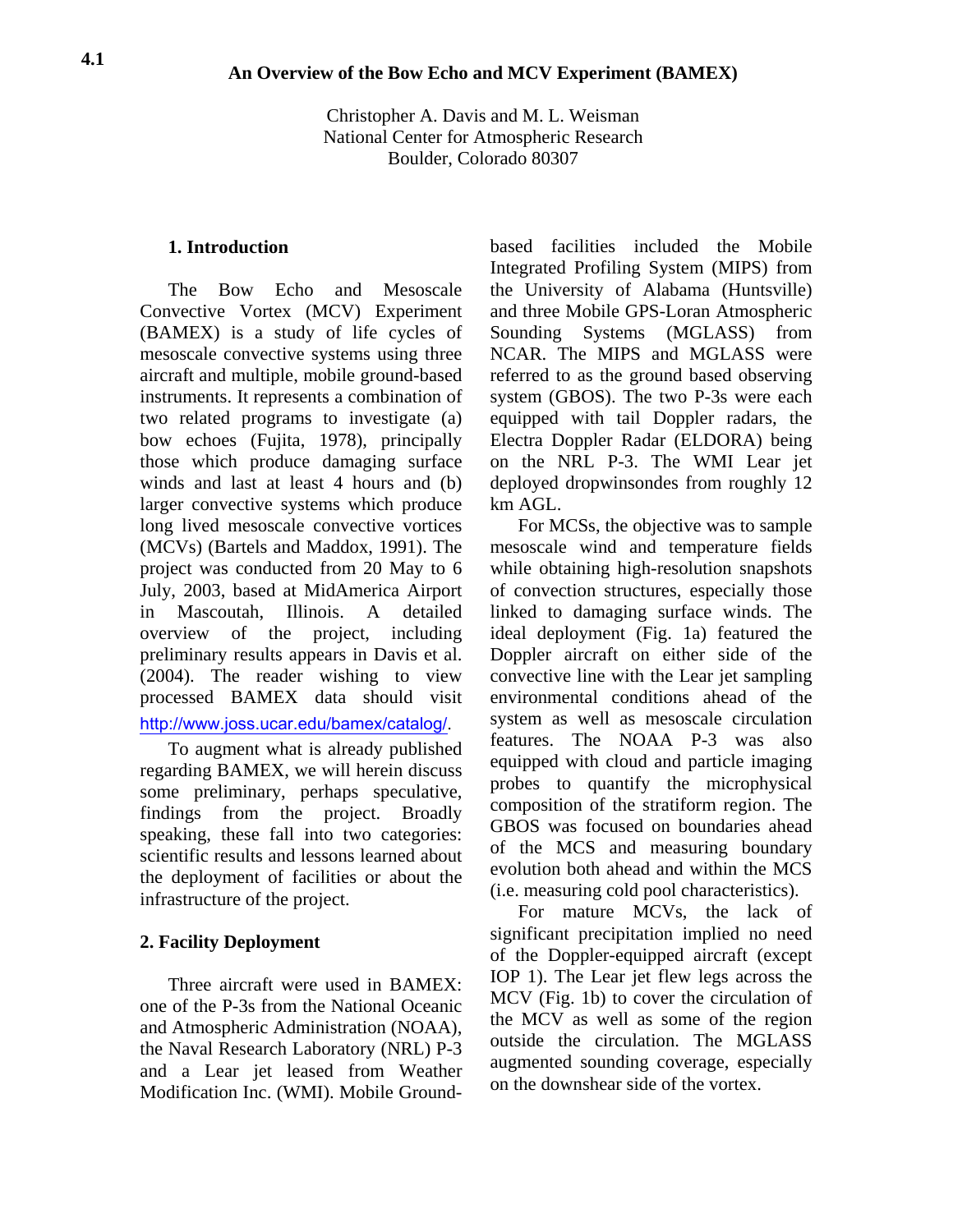The main challenge for BAMEX was complicated coordination of aircraft and



ground teams near areas of hazardous weather. The ground teams were based near the location where convection was anticipated, hence they often had to drive 300-500 km in a single day to be in position. The aircraft were restricted to roughly an area of 600 km surrounding MidAmerica Airport near St. Louis, the base of the project.

Real-time aircraft communication (plane-to-plane and plane-to-ground) used internet chat room capability as well as satellite phones. This worked very well and overcame some of the complications related to intermittency of weather displays for the NRL P-3 and complex direction of the Lear jet, which had only weather-avoidance radar on board. Effective communication allowed extensive simultaneous Doppler measurements from each P-3, known as quad-Doppler, where four beams sample approximately the same volume of air. It also allowed the Lear jet to operate in the air above the NOAA P-3, a situation complicated by the rule that the two aircraft were required to be more than 25 nm apart when dropwinsondes were released.

Extensive communication and forecasting efforts led to accurate positioning of the GBOS in more than half of the intensive observing periods (IOPs). A team of both National Weather Service and university forecasters participated in BAMEX, with one forecaster and one to two nowcasters on duty each day. Forecasters and nowcasters each participated for at least one week. Primary forecast considerations were: (a) deployment of the GBOS; (b) setting takeoff times for aircraft (24 h in advance). Primary nowcast considerations were (a) fine-tuning the GBOS position (1-6 hour forecast; (b) providing severe weather warnings for GBOS (0-30 minutes); (c) movement and organization of convection (0-1 h) and (d) weather hazards affecting aircraft return to MidAmerica Airport (0-3 h).

Forecasters were aided by a suite of numerical forecasts from operational models to "convection resolving" models such as WRF, RAMS and MM5. The performance of WRF is summarized in Done et al. (2004).

In all, there were 18 IOPs (Table 1), sampling 26 convective entities (including) MCVs). Useful data was received from 437 or the 460 dropsondes deployed. The P-3s flew for about 120 research hours each, with roughly a third of that time used for ferrying to the systems of interest. Over 200 MGLASS soundings were also launched.

## **3. Lessons Learned**

#### *a. Facility deployment*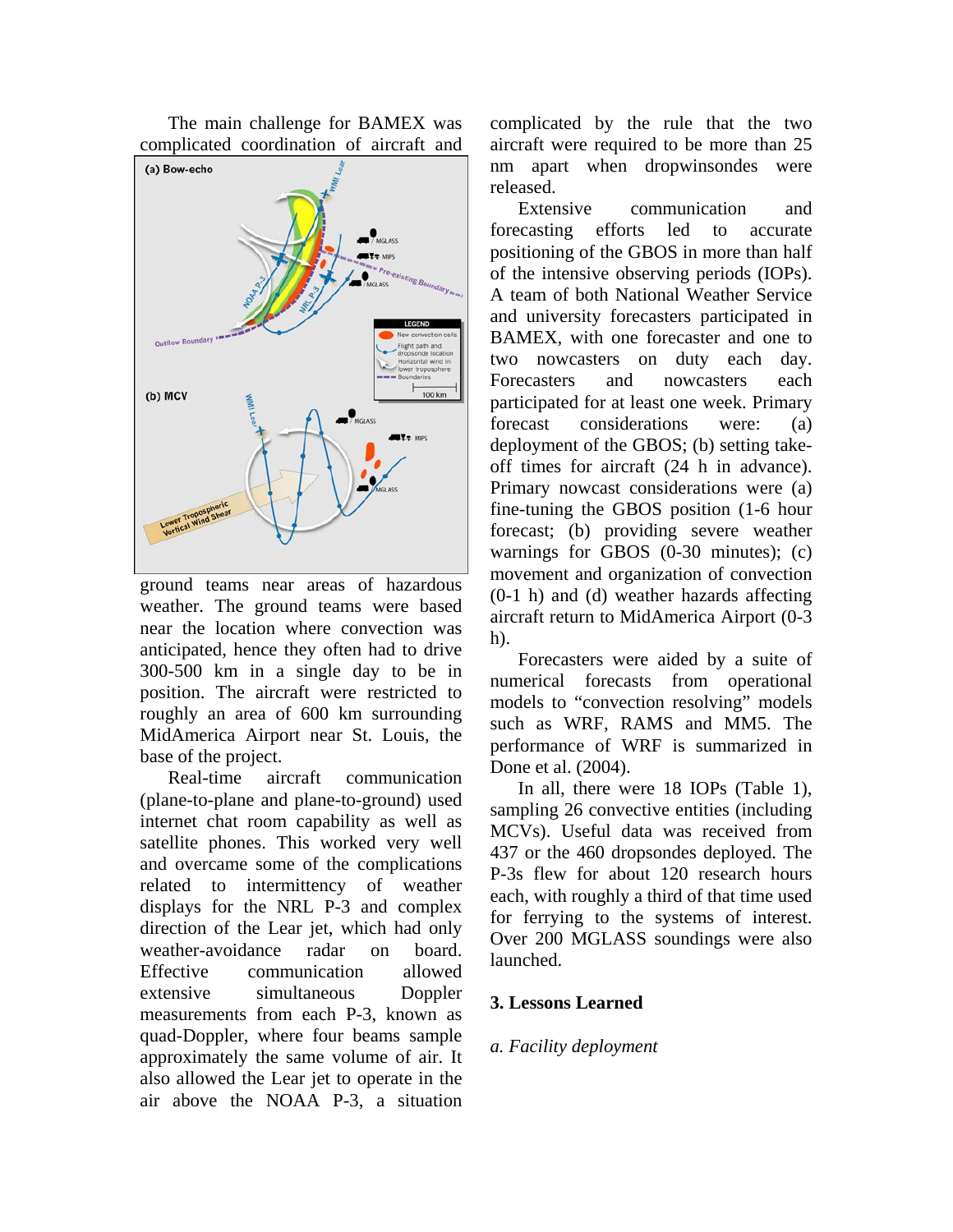We were able to successfully position the GBOS in nearly half the IOPs during BAMEX. This success rate was probably as high as anyone could have imagined prior to the experiment. However, the negative side was the incredible amount of driving (over 15,000 km per vehicle) during the experiment, coupled with frequent re-positioning. The latter meant launched in wind and rain. The enthusiasm of the scientists was able to overcome these difficulties, but fatigue was perhaps more of a factor that in other field efforts.

Aircraft takeoff times had to be set roughly 24 h in advance. Because of the duty cycle of flight crews, the takeoff time could be delayed, but it could never be advanced. This constraint led to an early

| <b>IOP</b>      | Location              | Non-bowed<br><b>MCS</b> | <b>Mature</b><br><b>MCV</b> | <b>Forming</b><br><b>MCV</b> | <b>Bow Echo</b>      |
|-----------------|-----------------------|-------------------------|-----------------------------|------------------------------|----------------------|
| $1: 24-25$ May  | OK, AR                |                         | $X^{(2,3,4)}$               |                              | $\overline{X^{(5)}}$ |
| 2: 28-29 May    | IL, IN                | $X^{(1,2,3,4)}$         |                             | $X^{(3,4)}$                  | $X^{(2,3,4,5)}$      |
| 3: 30-31 May    | IL, IN                | $X^{(1,2,3,4,5)}$       |                             |                              |                      |
| 4: 2-3 June     | KS, AR, MS            |                         | $X^{(4)}$                   |                              | $X^{(1,2,3,4)}$      |
| 5: 5-6 June     | TX, AR                |                         | ${\bf X}^{(1,3,4)}$         |                              |                      |
| $6: 8$ June     | IN, OH                | $X^{(2,3,4)}$           |                             |                              |                      |
| 7: 9-10 June    | NE, IA, MO,<br>KY, TN | $X^{(4)}$               |                             | $X^{(3,4)}$                  | $X^{(1,2,3,4,5)}$    |
| 8:11 June       | <b>AR</b>             |                         | $X^{(4)}$                   |                              |                      |
| 9: 20-21 June   | <b>NE</b>             | $X^{(2,3,4)}$           |                             |                              |                      |
| 10:22 June      | <b>SD</b>             |                         |                             |                              | $X^{(1,2,3,4)}$      |
| 11:23 June      | NE, KS                | $X^{(1,2,3,4)}$         |                             |                              |                      |
| 12:24 June      | NE, IA                |                         |                             |                              | $X^{(1,2,4,5)}$      |
| 13: 25-26 June  | IL                    |                         |                             | $X^{(3,4)}$                  | $X^{(1,2,3,4)}$      |
| 14:29 June      | <b>KS</b>             | $X^{(1,2,3)}$           |                             |                              |                      |
| 15: 29-30 June  | <b>KS</b>             |                         | $X^{(1,3,4)}$               |                              |                      |
| 16: 2-3 July    | <b>MN</b>             |                         |                             |                              | $X^{(1,2,3)}$        |
| $17: 4-5$ July  | IA, IL, IN            | $X^{(1,4)}$             |                             | $X^{(3,4)}$                  | $X^{(3,4,5)}$        |
| 18: 5-6 July    | NE, IA                | $X^{(1,2,3,4)}$         |                             | $X^{(3)}$                    | $X^{(2,3,4,5)}$      |
| <b>Other</b>    |                       |                         |                             |                              |                      |
| <b>Missions</b> |                       |                         |                             |                              |                      |
| 7-8 June        | <b>TX</b>             | $X^{(1)}$               |                             |                              |                      |
| 10 June         | MO, IL                |                         |                             |                              | $X^{(5)}$            |

Table 1. Summary of phenomena sampled during BAMEX IOPs and other significant missions. X's indicate type of system. Red X's indicate MCVs within which new convection initiated. Blue X's indicate severe bow echoes with widespread damaging winds. Green X's indicate dissipating MCSs. Numbers in parentheses list observing platforms that sampled each case;  $1 = GBOS$ ;  $2 = NRLP-3$ ;  $3 = NOAAP-3$ ;  $4 = Lear Jet with$ dropsondes; 5 = damage survey. For locations, AR=Arkansas, KY=Kentucky, IA=Iowa, IN=Indiana, IL=Illinois, KS=Kansas, MO=Missouri, MN=Minnesota, MS=Mississippi, NE=Nebraska, OH=Ohio, SD=South Dakota, TN=Tennessee, and TX=Texas.

that personnel seldom stayed in the same place on consecutive nights. In addition, the 4-5 hour drives coupled with 8-h data collection periods in a single day were common. Soundings often had to be bias in the timing of takeoffs. Delays often occurred, to the point where some missions were nearly cancelled due to a lack of sufficient convection organization. However, because the time period from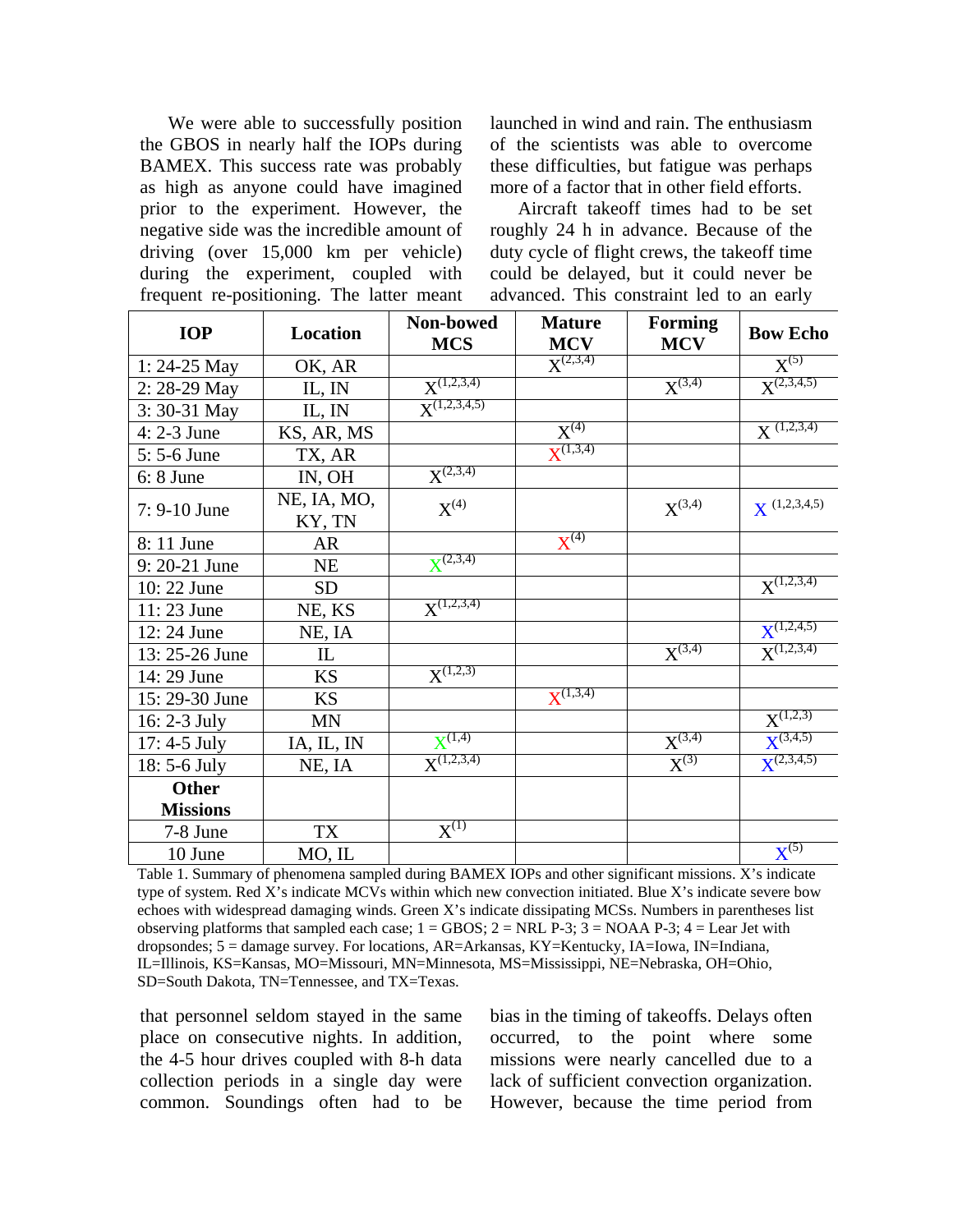the first signs of organization to the production of damaging wind was often only an hour or so, it was difficult to get to MCSs in their most severe phase, although we achieved this in several cases.

Flight tracks proceeded according to the general model in Fig. 1a, but with considerable improvisation. The lower fuselage radar of the NOAA P-3 was extremely valuable for determining flight tracks en route. The NRL P-3 relied on composite radar images uploaded through a satellite phone that experienced intermittent outages. Thus, there were times when the NRL P-3 could not remain close enough to the convection to obtain useful data. In general, tracks of the NRL P-3 required substantial real-time coordination from the operations center. Tracks of the Lear jet were entirely determined from the operations center. The large number of turns of the aircraft, the need to monitor the positions of the P-3s, the need to avoid dropsonde releases over heavily populated areas and the need to consider potential refueling airports (the plane did not have to return to Mid America to refuel) created a full-time job for two dropsonde coordinators.

In addition, we were reminded of the immense difficulty of switching from nighttime to daytime operations and back again. BAMEX was a project that was extremely demanding logistically and physically.

## *b. Science*

Scientific results from the project are forthcoming as data analysis proceeds. However, a few noteworthy general results can be summarized.

Mesoscale rotational features were found in most convective systems and on a variety of scales. There was evidence for pulsation of some convective systems,

with mesoscale vortex formation suggested with each pulse.

Damaging winds tended to not occur with the largest, mature MCSs, but rather, seemed more common in early stages of MCS and often occurred in fairly narrow swaths, suggesting processes on the scale of individual cells were important for wind production. This was true in IOPs 7, 12 and 18, as well as the 10 June St. Louis bow echo.

The two P-3s were able to coordinate in several instances to produce quad-Doppler measurements. A quad-Doppler analysis of the IOP 7 bow echo revealed an exceptionally strong elevated rearinflow jet with relatively weak surface winds about two hours after damaging surface winds were reported. It is possible that the boundary layer began decoupling during the intervening time, but this did not happen in every case. In IOP 18, the greatest damage occurred just prior to midnight.

Some clues about downdrafts that may be related to damaging winds may come from detailed examination of in-situ cloud and precipitation measurements made on the NOAA P-3. These were often collected in the stratiform region near the leading line. In a few cases, data were collected in the reflectivity notch, a feature characteristic of bow echoes with damaging winds. In one case, frozen particles of modest size were observed at temperatures as high as  $7^{\circ}$ C, perhaps suggesting the presence of strong downdrafts. One of the main compromises regarding microphysical measurements was the fact that slowly descending spirals were necessary for the best measurements, but these took up to 45 minutes to complete and during this time, the Doppler radar data were not useful.

Mature MCVs occurred in surprisingly varied environments. In IOP 1, the vector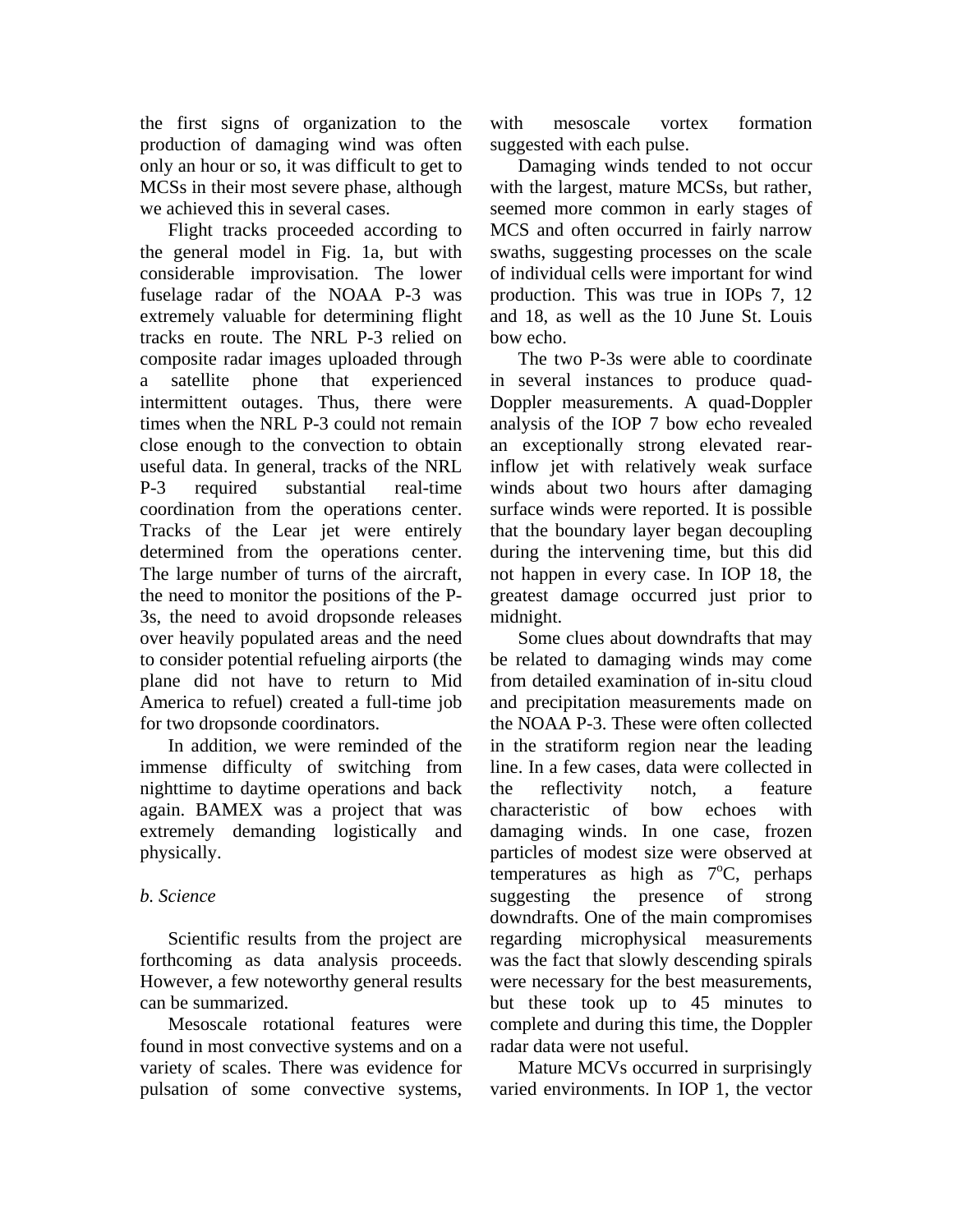wind difference between 600 and 900 hPa was about 15 m  $s^{-1}$ , far exceeding that for typical MCV environments. The case of IOP 8 was a multi-day MCV embedded in exceptionally weak vertical shear.

One MCV featured continuous stratiform rainfall within its circulation for several hours after its formation (IOP 1, 24 May). Fortuitously, both P-3s were able to extensively sample the vortex owing to the fact that they were already in the air, heading toward what was supposed to be the continuing evolution of the bow echo that spawned the MCV. However, the bow echo decayed.

There were many more MCVs during BAMEX than could be sampled, due to resource limitations. Although convection re-triggered within the circulations of some of the MCVs, only one case (iop 8) was a true multi-day MCV. However, the MCV only initiated an MCS for one night (11 June, before we sampled it). After that, it began acquiring characteristics of an extratropical cyclone.

The MCVs of IOP 8 and IOP 15 clearly penetrated into the boundary layer. This behavior has significant bearing on tropical cyclogenesis dynamics. Anomalous potential vorticity was found at least down as far as the top of the daytime boundary layer.

## *c. Future Research Directions*

The BAMEX scientists anticipate having a collection of papers ready for journal submission in the spring of 2005. In addition, we are beginning some of the modeling work that was originally proposed. By this time, we expect that approximately half the IOPs will have been analyzed in varying detail. There are a number of non-bow-echo cases with excellent data capturing a variety of MCS

structures. It is important that these cases are examined as well (see Table 1).

The data in BAMEX offer unique opportunities to investigate predictability issues associated with MCSs and MCVs. From this perspective, we have essentially conducted a targeted observations experiment, focusing observations within and around convective systems. Given that soundings are relatively easy to assimilate, there are ample opportunities to assess whether and how concentrated data affect forecast skill.

The use of cloud-system-resolving models to support operations is not entirely new, but the success of these models, particularly WRF, during BAMEX, has spawned remarkable interest in performing similar real-time forecasting activities to examine prediction skill in both warm and cool seasons. This outgrowth was unexpected.

Finally, there are several lessons learned about logistics in BAMEX that may prove valuable to future field efforts such as VORTEX II. In particular, the use of dropsondes from a high-altitude aircraft is strongly recommended as a means of efficiently documenting environmental characteristics. Environments of multiple storms could be sampled in an attempt to understand those apparently subtle distinctions that differentiate one mode of convection from another.

## **References**

- Bartels, D. L., and R. A. Maddox, 1991: Midlevel cyclonic vortices generated by mesoscale convective systems. *Mon. Wea. Rev.*, **119**, 104-- 118.
- Davis, C., N. Atkins, D.Bartels, L. Bosart, M. Coniglio, G. Bryan, W. Cotton, D. Dowell, B. Jewett, R. Johns, D. Jorgensen, J. Knievel, K. Knupp, W.-C. Lee, G. McFarquhar, J. Moore, R. Przybylinski, R. Rauber, B. Smull, J. Trapp, S. Trier, R. Wakimoto, M. Weisman, and C. Ziegler, 2004: The Bow-Echo And MCV Experiment (BAMEX): Observations and Opportunities, *Bull. Amer. Meteor. Soc.*, In Press: August Issue.